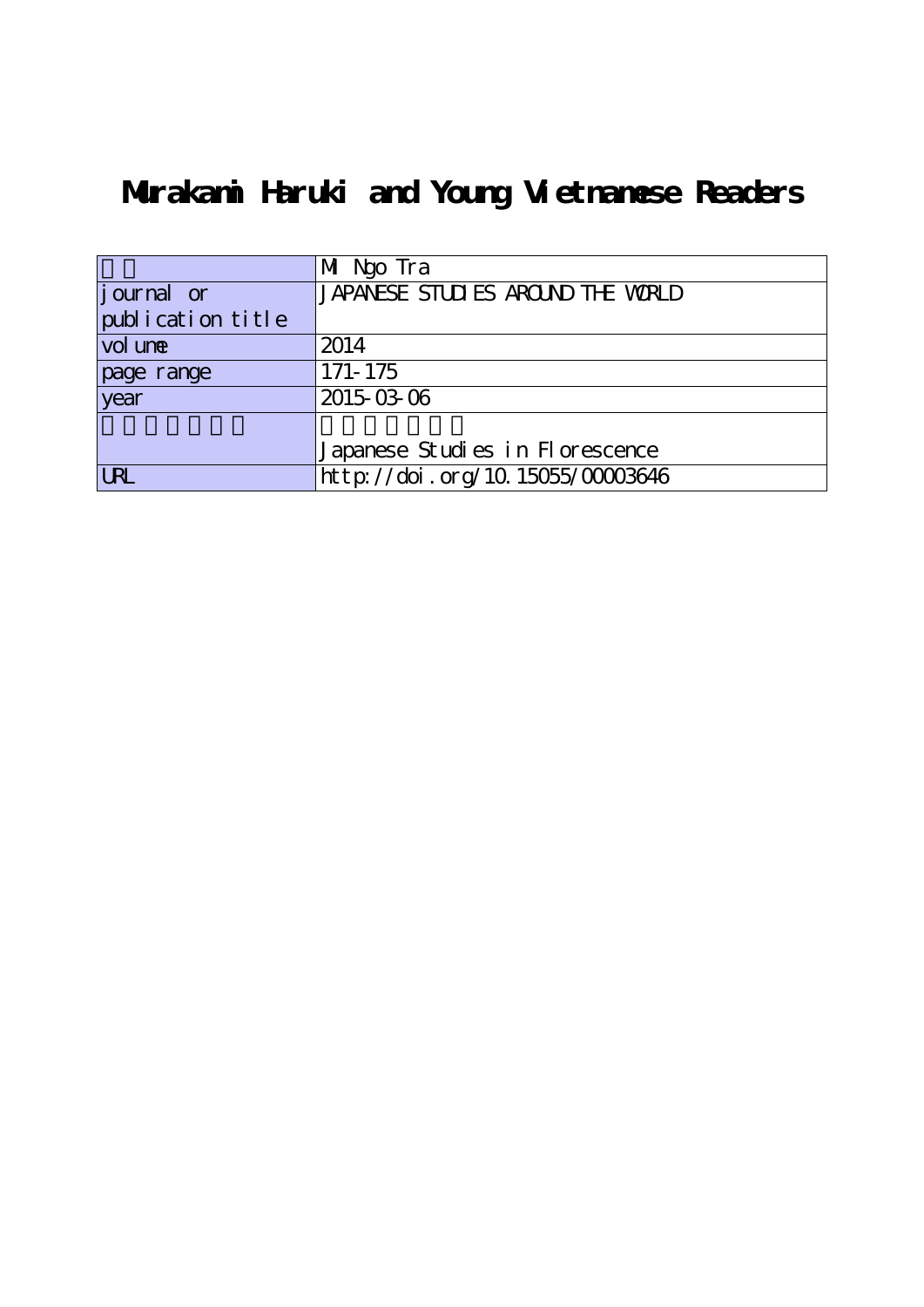## **Murakami Haruki and Young Vietnamese Readers**

Ngo Tra Mi

#### **Murakami in Vietnam**

Murakami Haruki has become a literary phenomenon in recent years in Vietnam. In little more than five years, nineteen Vietnamese translations of his books have been published, with copies numbering in the thousands. What is the reason for this astounding phenomenon? In this essay, I will explore this question from a personal point of view, although I believe that if a wide-ranging and collaborative study were embarked upon, it would yield even more informative findings.

Murakami's first novel to be published in Vietnam was the 1997 translation of *Norwegian Wood* by Lien Hanh and Hai Thanh. In this version, many of the scenes dealing with sex and sexuality were dropped due to moral censorship on the part of the publisher; consequently, the novel was not enthusiastically received by readers. Nearly ten years later, in 2006, a new translation of *Norwegian Wood* was published, along with translations of *The Wind-Up Bird Chronicle* and several collections of short stories. Since then, nearly every year has seen a work by Murakami published in Vietnam, and at the present there are nineteen translated titles available in Vietnamese. This is an impressive number for a foreign writer in Vietnam. In other words, Murakami Haruki has become a publishing phenomenon in Vietnam. He is especially popular among younger readers, who have read most of his works and discuss them on social media such as Facebook and blogs. Moreover, a movie adaptation of *Norwegian Wood* by Tran Anh Hung, a Vietnamese French director, was released in Vietnam in 2010, further igniting Murakami's popularity among younger readers.

In this essay I will not approach Murakami's fiction through the lens of literary analysis, but rather I want to present the emotional reactions of both myself and my friends to his works. Although I cannot categorically state that the ideas in this essay are representative of how young Vietnamese people think about Murakami, I do believe that it will contribute to an understanding of the way Vietnamese people read Murakami and the reasons for his popularity in Vietnam.

I first read Murakami at the age of twenty, as an undergraduate student. Back them, Murakami had not been translated and published widely in Vietnam, so I only read *Norwegian Wood* and a number of short stories available on the Internet. Compared to the Japanese writers I had read at the time, including Kawabata Yasunari, Natsume Sōseki,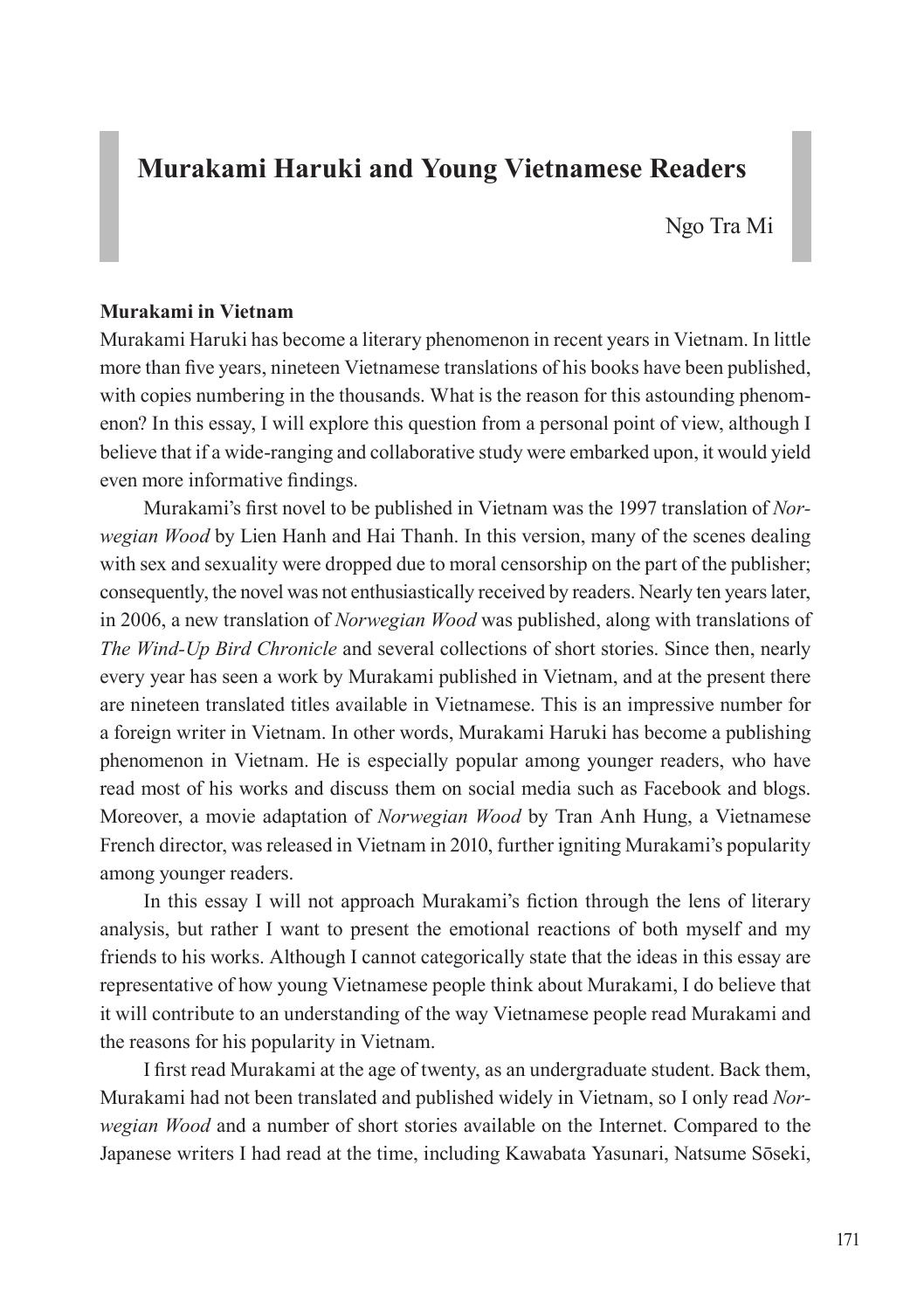Mishima Yukio, Dazai Osamu, Ōe Kenzaburō, and Abe Kōbō, Murakami's completely unique Japanese sensibility, so different to what I knew, amazed me. His works were like an exotic new food to me, kindling within me an excitement which led to me to discover and imagine another Japan, a Japan of jazz and pop music, spaghetti, and a fast-paced lonely life, and not a Japan of *tatami, chadō,* the *samurai* spirit, and the beauty of pure Japanese aesthetics. It is on this journey to discovering a new Japan that I have met myself and my generation.

#### **Sympathy**

One answer to the question of why Murakami has become so popular with young Vietnamese readers lies in the way his works have touched their heart and sympathize with their sorrows, worries, and romantic difficulties.

On the whole, the older generation (over forty years old) has not shown much interest in Murakami's fiction because they are the last generation whose social background is different from that of today's youth. In contrast, those who came of age in the 1990s, a period of when the Vietnamese economy was finally recovering after the Vietnam War and when the country was opening its doors to the world, have a different view and value set. With the growth of Vietnam's economy, young people no longer face famine or death and war as their elders did; they enjoy more comfort and convenience but they also have moral purpose in their life except for earning as much money as possible. Although the social and cultural perspective in Murakami's fictional world is not the same as Vietnam, there is actually somehow a similar social background whereby young people feel lost and wonder which path to take to true happiness. Hence, young people appreciate Murakami's stories, his characters' situations and may meet themselves in his works.

Murakami often portrays characters who are on a quest to find their true essence and to discover their identity. For example, Okada Tōru in *The Wind-Up Bird Chronicle*, Kafka in *Kafka on the Shore*, and Sumire in *Sputnik Sweetheart* try to journey within their spirit to explain and understand themselves, only to be confronted by their own loneliness and to realize the nothingness of the human condition. This loneliness and nothingness is a by-product of the high-tech age in which we live, in which people are attached to machines, computers, and number codes in a hyper-reality without connecting to real human beings. Nowadays, with the Internet's rising popularity in Vietnam, young people live their lives mostly attached to the computer and Internet for studying, working, connecting with friends, and entertainment. This quick and virtual life sometimes makes them feel lonely in the virtual world and they feel the absurdity of their own presence, which helps them to empathize with the characters in Murakami's fiction. Murakami helps them to name their malaise, to describe their sorrow, loneliness and the nothingness that they can only feel but can't identify.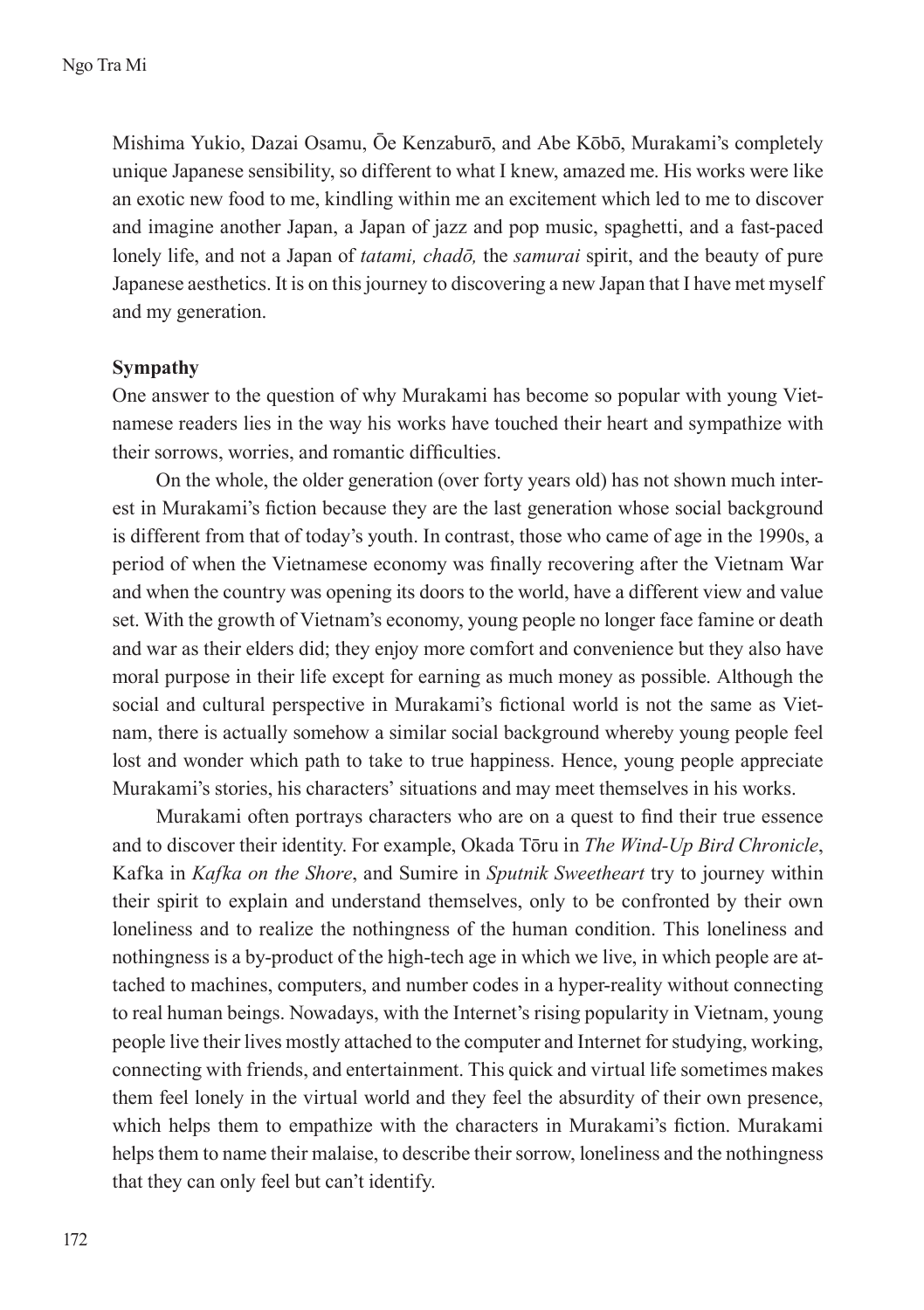On a personal note, I too was filled with questions about my existence, anxiety about the future, and a sense of hopelessness and nothingness in my early 20s. When I read Murakami's *The Wind-Up Bird Chronicle*, I knew that feeling was precisely the image of the dry well where his characters often sit and connect to the deeper reality of their spirit. I couldn't express my feeling and fear until I came across the dry well in this novel.

In addition, young people also empathize with the kind of love portrayed in Murakami's works. The type of noble love of the previous generation, hidden behind idealism and romanticism, is transformed in Murakami's fiction to the powerful, truthful, frank and honest love experienced by contemporary youth. The reason why so many young people in Vietnam are so enamored of the character of Midori in *Norwegian Wood* is because of her way of love. She is brave enough to express herself directly and sincerely to the one she loves. This kind of self-expression is a way to liberate the ego from engrained preconceptions of morality, Eastern tradition, and social behavior. Young Vietnamese people want to liberate love from the restrictive notions held by their elders. Due to globalization, most young Asian people's minds lean towards Western modes, and this is true of love also, so the way that Murakami portrays love is attractive to young people. Some of my younger friends told me that Murakami's novels also give expression to the simple wishes of their youth, such as a midnight call from a sweetheart or a letter from a friend far away, actions which they consider romantic in this high-tech era.

It is impossible to deny the role of sexuality in attracting Vietnamese youth to Murakami's fiction. In Vietnam, even now sexuality is not an open subject; traditional values, influenced profoundly by Confucianism, have avoided the problem of sexuality for a long time. Although our modern literature makes mention of sexuality, only a few writers have dared to write audaciously about sexuality. Hence, Murakami's novels, which contain many vivid scenes of sex, were initially a primary factor in rousing young people's curiosity about his novels. However, sexuality in Murakami's works is not a gratuitous vehicle to entice readers; rather, it is the way he lets his characters to seek their own identity. In the end, the characters seldom discover what they were looking for, and instead find loneliness. Although two persons may seem to be one in the sexual act, there is in fact a huge gap between them. Everyone has her/his own world that others cannot understand or step into. Such is the case of Watanabe Tōru and Naoko in *Norwegian Wood*. Their sexuality in this case is only a means through which they can feel that they exist, but sex just makes their loneliness more profound.

Another example is Mr. and Miss Clean, two main characters in the short story "The Folklore of Our Times," who have a strange sexuality, a "clean" sexuality. These two outstanding high-school students in the story are not mouthpieces for the Eastern ethical tradition. This story shows the absurdity of the times we live in. There are many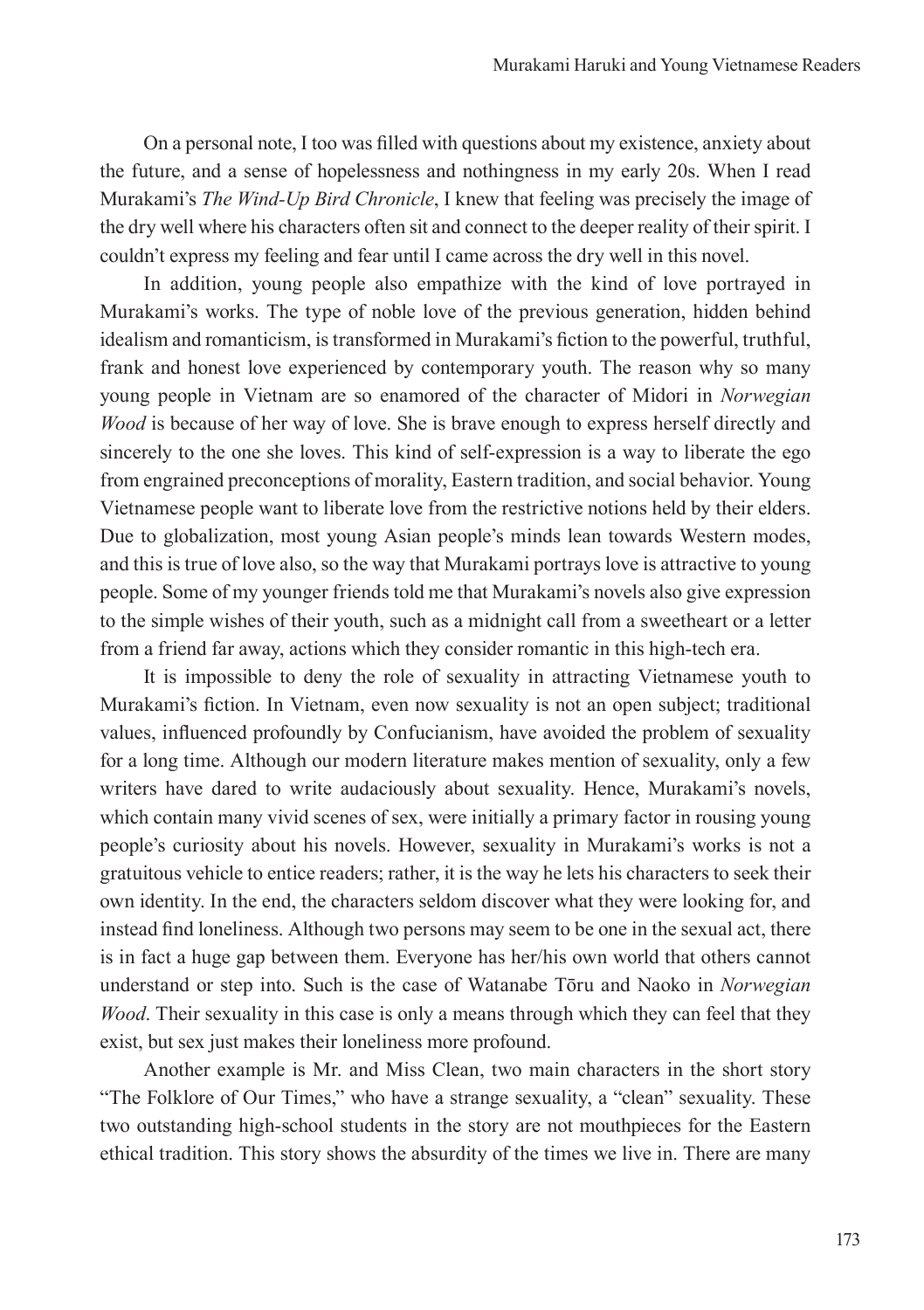barriers in their own minds preventing them from "unclean" sexuality but when they can escape from this confinement, they feel desolate. This desolation is a strange feeling, far from the inertia of obedience and service. This absurdity deserves further contemplation.

### **A Game of Images**

In addition to reflecting the hearts of younger readers, Murakami's fiction has also allowed this new generation to discover the pleasure of reading literature. Murakami is a skilled storyteller who creates new and unexpected ways to tell his stories. To read Murakami's novels is not only to converse with our souls, but also to participate in a game of language and images that Murakami invites us to join. This is one of the most important reasons why young readers have fallen in love with his novels.

Murakami's metaphors present one of the most exciting challenges I have ever come across. His metaphors are new ones created by himself, and completely different to anything else in literature. Normally, A becomes a metaphor of B when there is some similarity between A and B, enabling readers to make an association between A and B and understand the meaning of the text. However, Murakami creates metaphors whereby there is seemingly no connection between the two things he want to compare. He often uses a normal thing to express a metaphysical feeling. For example, he uses a dry well to express something close to nothingness, or spaghetti to express loneliness. Such leaps are unexpected and exciting for the reader. It almost seems as if Murakami wants to laugh at things people consider important, because in fact there are no such important things.

I am particularly interested in the spaghetti metaphor in his short story entitled "The Year of Spaghetti." Here, food becomes a metaphor of loneliness, a peculiar way to identity human sorrow. The protagonist cooks spaghetti continuously for a year, through spring, summer and fall. He compares the madness of cooking spaghetti, tossing it into the pot like a jilted lover throwing old letters into the fire; sometimes it is like spring butterflies waiting for the night so they can fly away. Spaghetti is the presence of humankind in his house including himself in the past, his high-school girlfriend or an unknown person. All of the world, space and time, are encompassed in his spaghetti pot. And at the end of the story, he suddenly explains this metaphor in a lovely way: "Durum semolina, golden wheat wafting in Italian fields. Can you imagine how astonished the Italians would be if